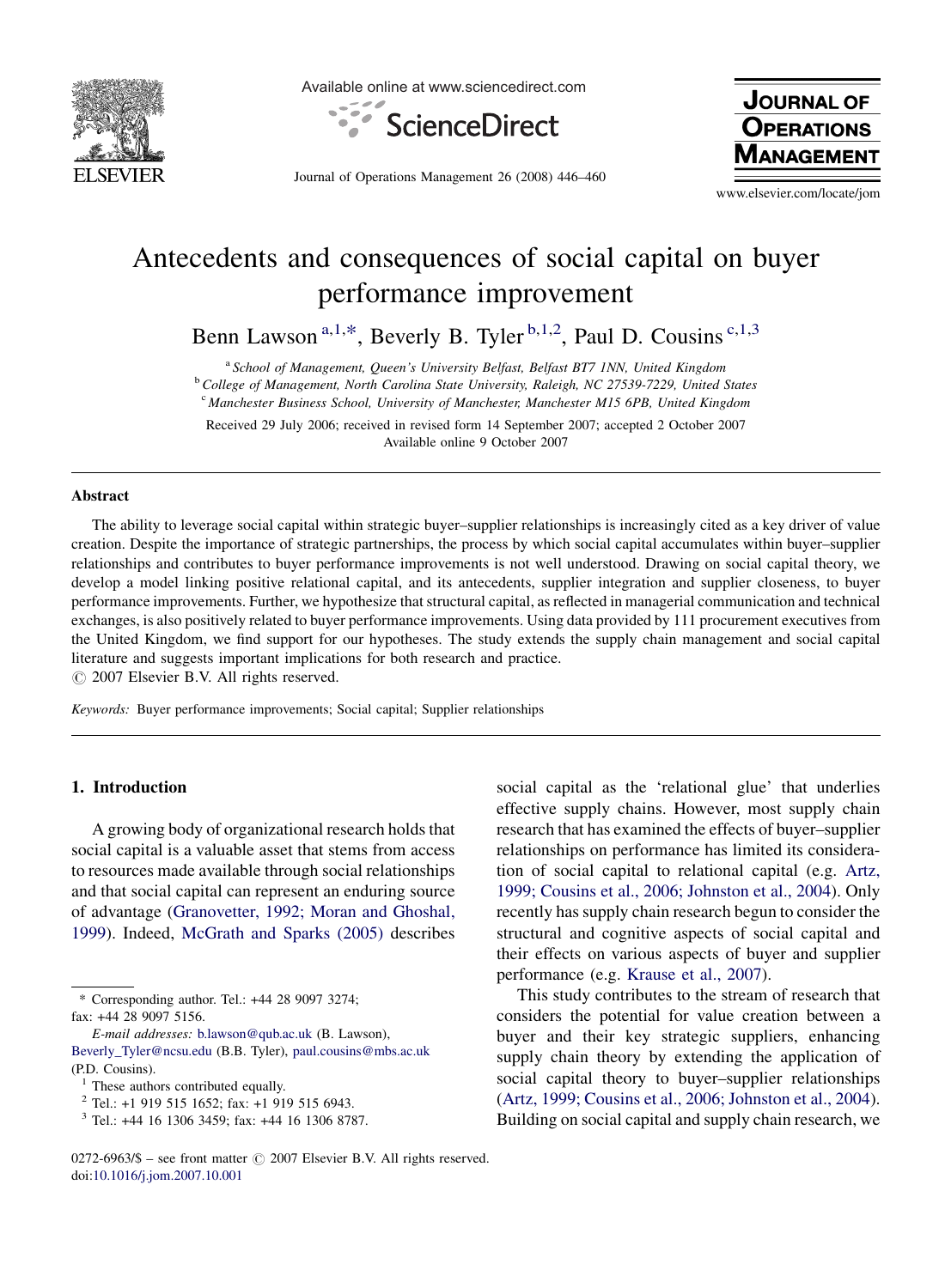emphasize the distinction between relational capital, resulting from relational embeddedness, and structural capital, resulting from structural emdeddedness, and empirically test the effects of both on buyer performance improvement in the context of strategic relationships with key suppliers [\(Krause et al., 2007; Nahapiet](#page--1-0) [and Ghoshal, 1998](#page--1-0)). In order to consider the effects of these forms of embeddedness, we investigate two related research questions: (1) What aspects of prior relationships contribute to the accumulation of relational capital? and (2) How does relational and structural embeddedness contribute to buyer performance improvement?

In answering these questions, we make three key contributions to the supply chain literature. First we extend the application of social capital theory in supply chain research by explicitly recognizing both relational and structural aspects of embeddedness. Secondly, we propose two key sources of relational capital: the range and intensity of integrated activities between a buyer and its key suppliers; and, the closeness of key suppliers as reflected in their willingness historically to respond to a buyer's needs. Finally, we build on social capital theory to argue that the diversity and volume of communication between various managers and technical employees of the partners constitutes structural embeddedness, which contributes to buyer performance improvement.

In the next section we begin by briefly reviewing social capital theory. In Section [3](#page--1-0), we develop our hypotheses. First we use supply chain and social capital theory to argue that the routines previously established between partners based on the range and intensity of supplier integration and closeness of strategic suppliers is positively associated with the accumulation of relational capital, which in turn, is positively related to buyer performance improvement. We then draw on social capital theory to argue that the amount and diversity of structural embeddedness, i.e., the variety of structural linkages established between buyer and supplier managerial and technical personnel and their frequency of interaction, are also positively related to buyer performance improvement. Section [4](#page--1-0) presents the research methodology, data collection processes and our results. The paper then provides a further discussion of the results, suggestions for future research, managerial implications and limitations in Section [5](#page--1-0). It concludes with an overview of the contributionsof the paper to the literature.

### 2. Social capital theory

In the organizational literature it is commonly argued that social capital is a valuable asset that stems from

access to resources made available through social relationships ([Granovetter, 1992\)](#page--1-0). We adopt this definition of social capital and apply it to the relationship between buyer firms and their key suppliers. [Nahapiet and Ghoshal \(1998\)](#page--1-0) proposed three dimensions of social capital: cognitive, structural, and relational. They argued that the *cognitive* dimension of social capital refers to the resources providing the parties with shared representations, interpretations, and systems of meaning, while the structural dimension results from the structural configuration, diversity, centrality and boundary-spanning roles of network participants (i.e., the structure of the relationship). Finally, they suggested that the relational dimension refers to the personal relationships people have developed with each other through a history of interactions, leading to relations of trust, obligation and reciprocity (i.e., the relationship established through previous interaction).

[Nahapiet and Ghoshal \(1998\)](#page--1-0), however, recognized that it was challenging to operationally separate these dimensions, especially the cognitive dimension. To distinguish between structural and relational dimensions of social capital they relied on [Granovetter's](#page--1-0) [\(1992\)](#page--1-0) distinction between structural and relational embeddedness. According to this perspective, the structural dimension includes social interaction and recognizes that the interactions that result due to the location of an actor's contacts in a social structure provide certain advantages [\(Tsai and Ghoshal, 1998\)](#page--1-0). In contrast, the relational dimension of social capital is argued to refer to the assets that are embedded in established relationships, such as trust, obligation and reciprocity. In this study of strategic buyer–supplier relationships we focus on relational and structural dimensions of social capital, associated with relational and structural embeddedness, respectively.

The impact of social capital on performance has been studied at multiple levels using many different measures of performance. Some of this research has focused on the presence or absence of relational ties (structural embeddedness) between individuals, between two organizations, and between a network of organizations (e.g. [Burt, 1992, 2000; Walker et al., 1997\)](#page--1-0), while others have considered the strength of those ties (relational embeddedness) (e.g. [Granovetter, 1973, 1983; Hansen,](#page--1-0) [1999\)](#page--1-0). For example, [Moran \(2005\)](#page--1-0) examined the impact of both structural and relational embeddedness of managers' social capital on their sales and innovation performance, and encouraged future research to consider the effects of both on a variety of performance measures. Research that has examined buyer–supplier